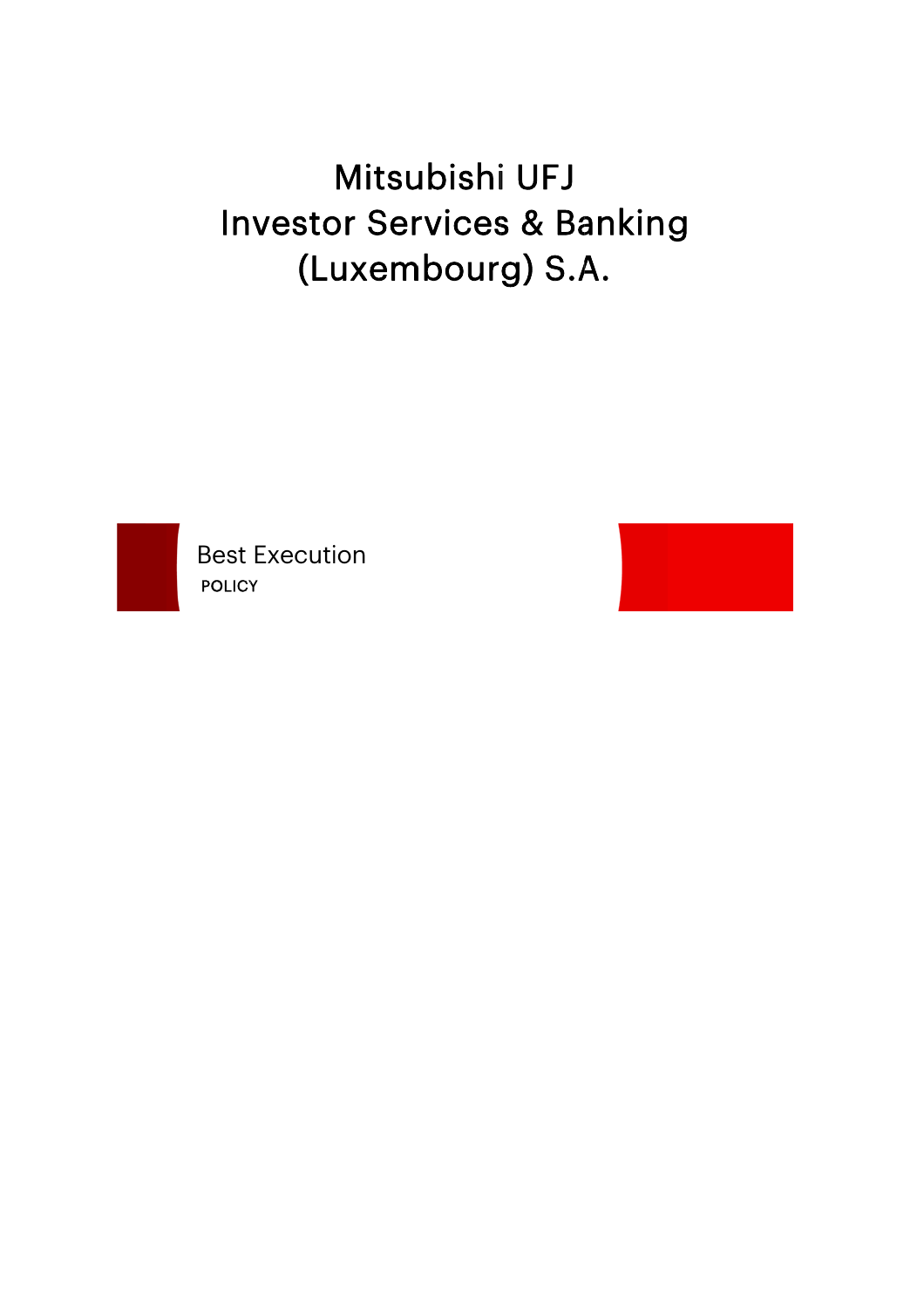#### **Table of Contents**

| $\mathbf{1}$ . |  |  |
|----------------|--|--|
| 1.1.           |  |  |
| 1.2.           |  |  |
| 1.3.           |  |  |
| 2.             |  |  |
| 3.             |  |  |
| 3.1.           |  |  |
| 3.2.           |  |  |
| 3.3.           |  |  |
|                |  |  |
| 3.5.           |  |  |
|                |  |  |
| 4.             |  |  |
| 5.             |  |  |
| 6.             |  |  |
|                |  |  |

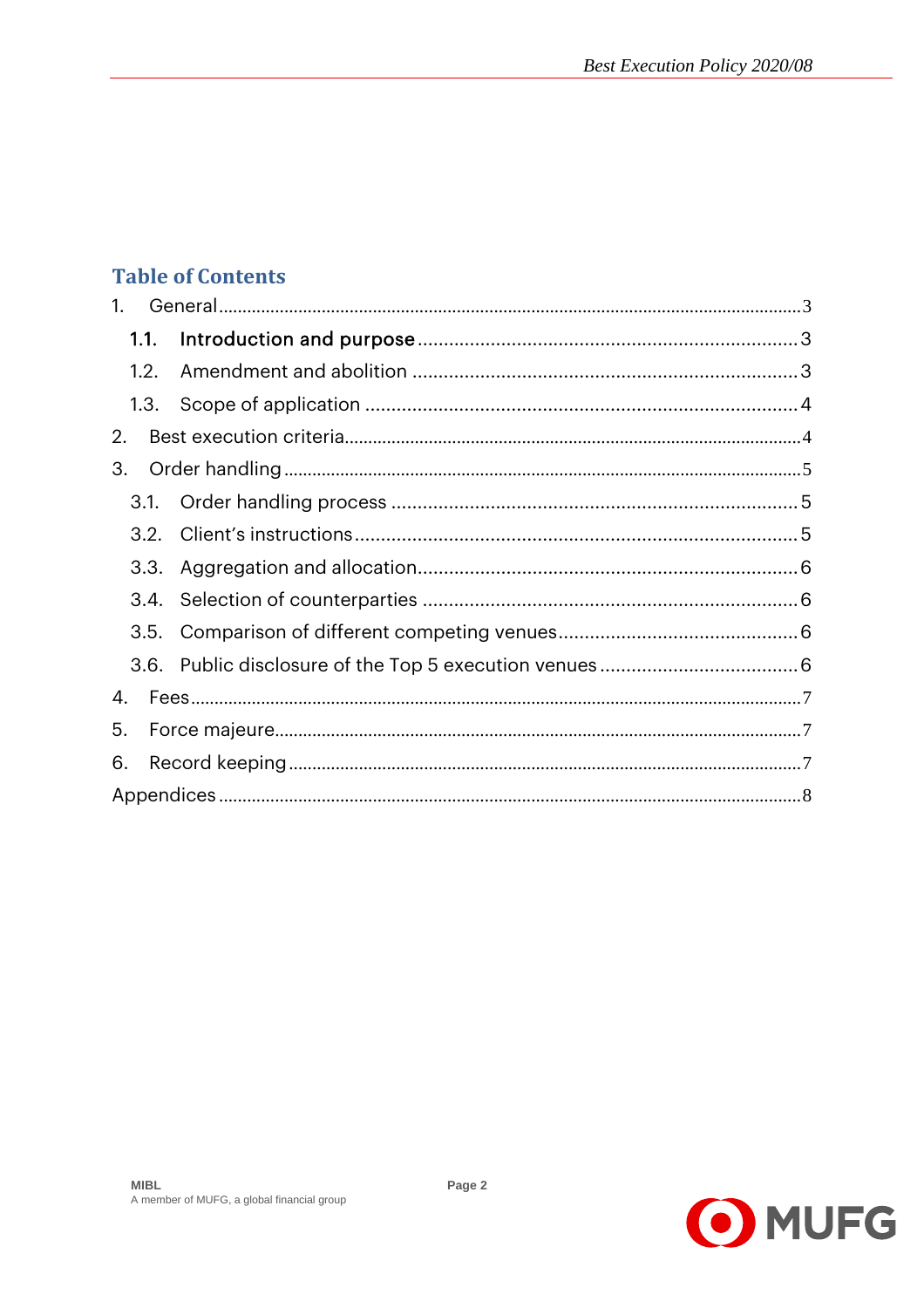## 1. General

### 1.1. Introduction and purpose

In accordance with the requirements of the Directive 2014/69/EU of the European Parliament and of the Council of 15 May 2014 on Markets in Financial Instruments which will enter into force on January 3rd, 2018 (hereafter "MIFID II"), and as implemented in the rules of the Commission de Surveillance du Secteur Financier ("CSSF"), Mitsubishi UFJ Investor Services & Banking (Luxembourg) S.A. (hereafter "MIBL" or "the Bank"), is required to put in place a document showing that it takes all sufficient steps to obtain the best possible result, or best execution, on behalf of Clients and to implement effective order execution arrangements.

This document is part of the Bank's obligation to provide appropriate information to its Clients with regards to its order execution arrangements. In order to comply with this obligation, the Bank makes this document available as part of its on-boarding process for new Clients and upon request.

### 1.2. Amendment and abolition

This Policy shall be managed by the Compliance Department.

This Policy shall be reviewed at least annually or whenever a material change occurs that affects the Bank's ability to continue to obtain the best possible result for their Clients. The amendment and abolition of the Rules shall follow the Document Management Procedure. Any amendment or abolition is subject to prior approval of the Board of Directors as per the Document Management Procedure.

A material change shall be a significant event that could impact parameters of best execution such as cost, price, speed, likelihood of execution and settlement, size, nature or any other consideration relevant to the execution of the order.

The Bank monitors and assesses on a regular basis the effectiveness of its order execution arrangements in order to identify and, where appropriate, correct any deficiencies.

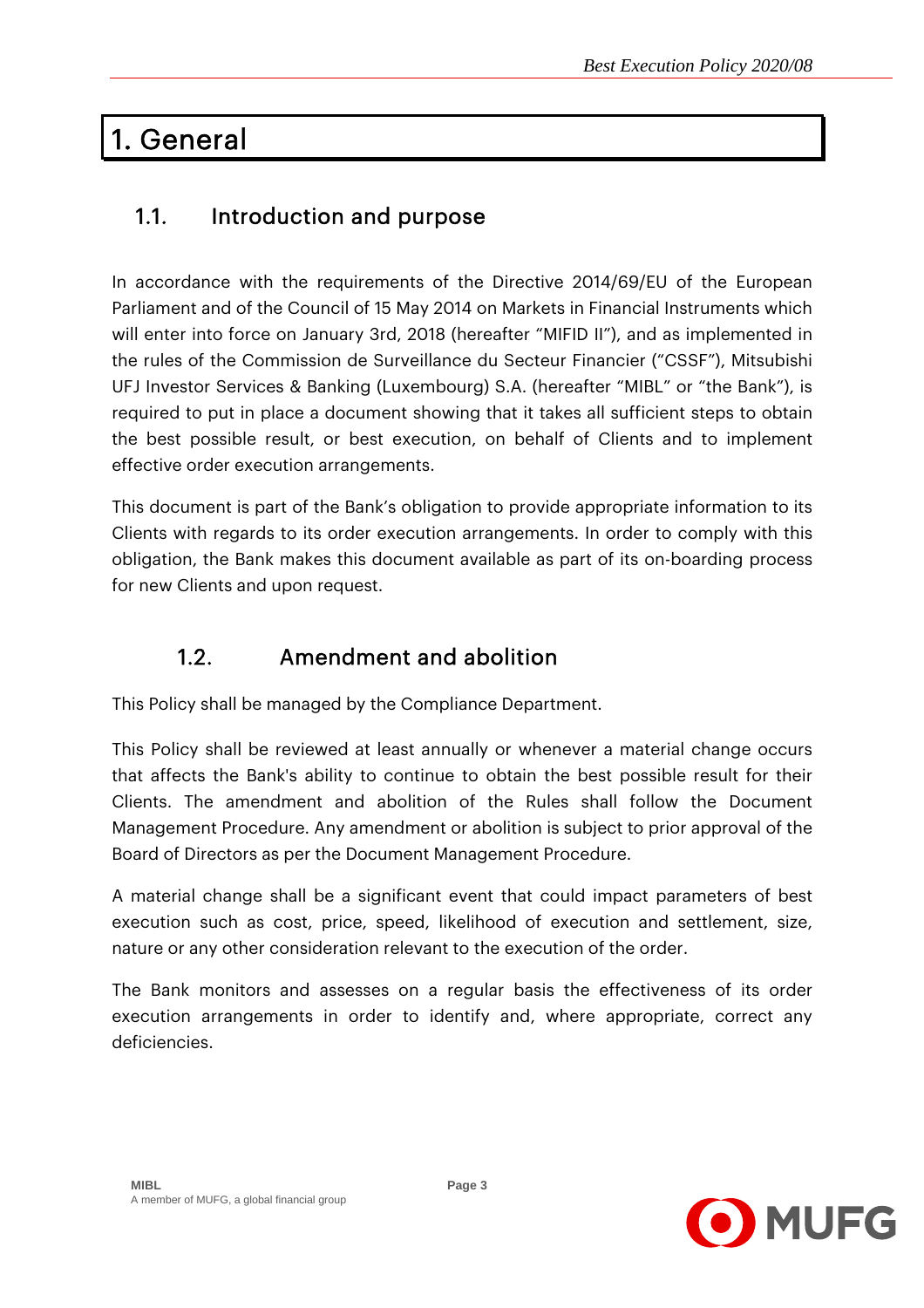#### **1.3. Scope of application**

The information contained herein about MIBL's execution arrangements applies exclusively to the services provided by MIBL when these are falling under the list of investment services (as listed in section A of Annex I of MiFID II), in relation to transactions in "Financial Instruments" (as defined under Annex I, section C of MiFID II), to Clients classified as "Professional Clients" (as defined under Annex II of MiFID II, hereafter the "Clients"). Those services are listed in Appendix I of this document.

According to Article 30 of MiFID II, for the investments services provided to "Eligible Counterparties", MIBL must act honestly, fairly and professionally, taking into account the nature of the Eligible Counterparty and of its business.

# 2.Best execution criteria

As provided by MiFID II in Article 27(1), MIBL must take all sufficient steps to obtain, when executing orders, the best possible result for its Clients taking into account and determining the relative importance of execution factors such as price, costs, speed, likelihood of execution and settlement, size, nature or any other consideration relevant to the execution of the order. When determining the relative importance of factors listed here above, MIBL shall mainly take into account the following execution criteria:

- a) the characteristics of the Client including its categorisation;
- b) the characteristics of the Client's order and especially any letter agreement between the Client and MIBL, specifying the instructions to execute transaction (refer to Appendix II for further details);
- c) The characteristics of the financial instrument, and the characteristics of the execution venue, or counterparty, to which that order can be directed; and
- d) Any specific instruction from the Client, particularly in relation to the point b) here above - relating to the order or any specific aspect of the order (as for example, the instruments to be used or the timing of execution).

With respect to the services provided by MIBL in relation to the asset class of FX derivatives (as further described in Appendix I), every transaction is executed between MIBL and the Clients Over-The-Counter (meaning outside a regulated markets, multilateral trading facilities and organised trading facilities), where MIBL executed the order, as a riskless principal, on behalf of the client.

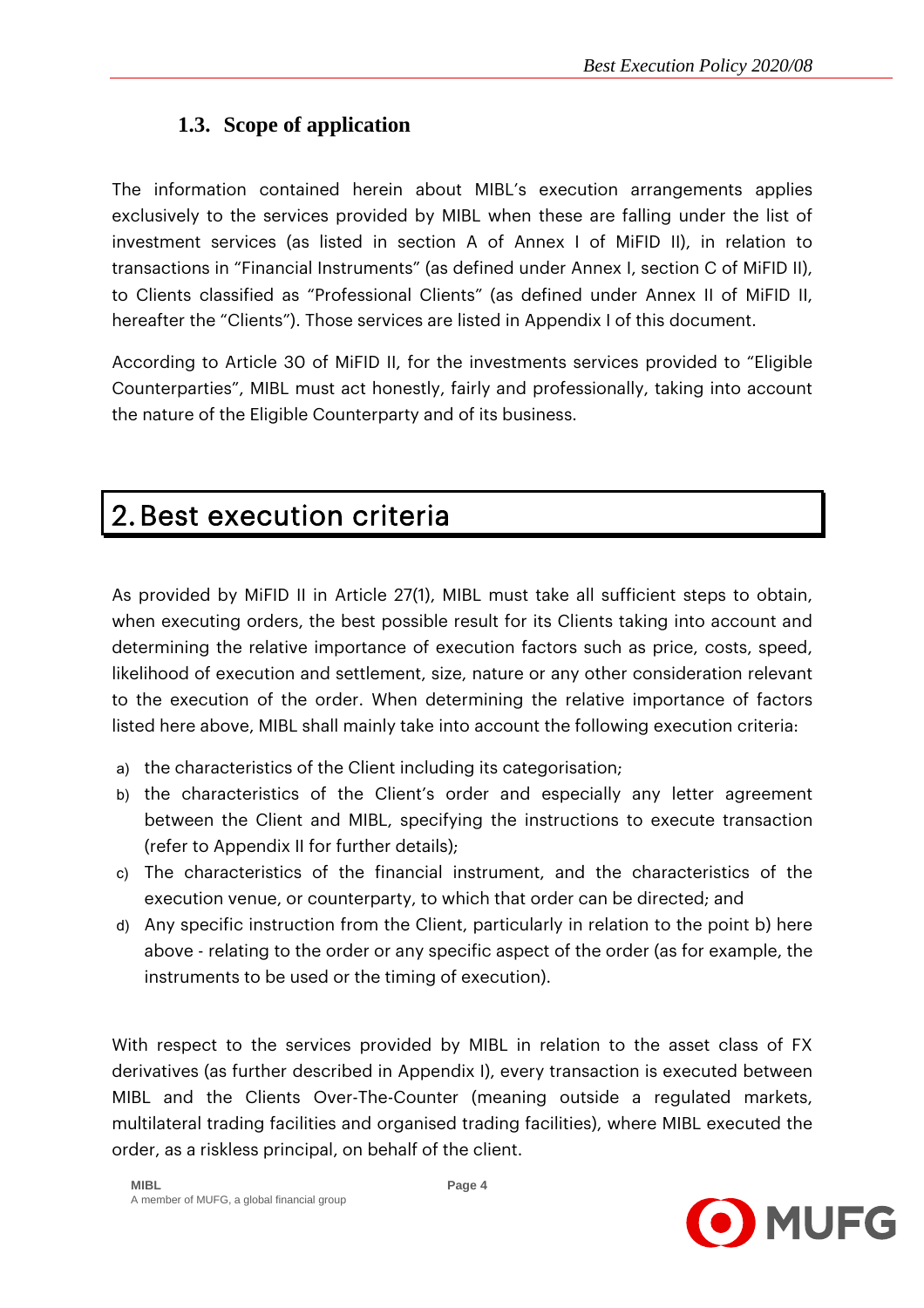All transactions executed by MIBL with its Clients are covered back-to-back with one of the current four execution venues listed in Appendix II. Two of them (intra group execution venues) are mainly used for transactions qualified as large, subject to MIBL sole discretion and to MIBL's applicable rules and limits.

With respect to the reception and transmission of orders (as further described in Appendix I) and where applicable, MIBL processes orders based on the instructions received from Clients, acting exclusively on an agency basis.

# 3.Order handling

#### 3.1. Order handling process

MIBL is required, when executing orders on behalf of its Clients, to implement procedures and arrangements which provide for the prompt, fair and expeditious execution of Client orders. These procedures or arrangements shall allow for the execution of otherwise comparable Client orders in accordance, and where applicable, with the time of their reception by the Bank.

#### 3.2. Client's instructions

By default, MIBL does not accept specific Client instructions to execute transactions in a particular manner (in any other form than through an agreement as defined in Appendix I), be it through the use of Client designated execution venues or any other instruction. Should such case arise, this should be subject to MIBL discretion, and would be deemed that all sufficient steps to achieve the best possible result for the Client with regards to best execution have been taken.

MIBL shall provide Clients with a clear and prominent warning in case any specific instruction may prevent MIBL from taking the steps that it has designed and implemented in this Policy to obtain the best possible result.

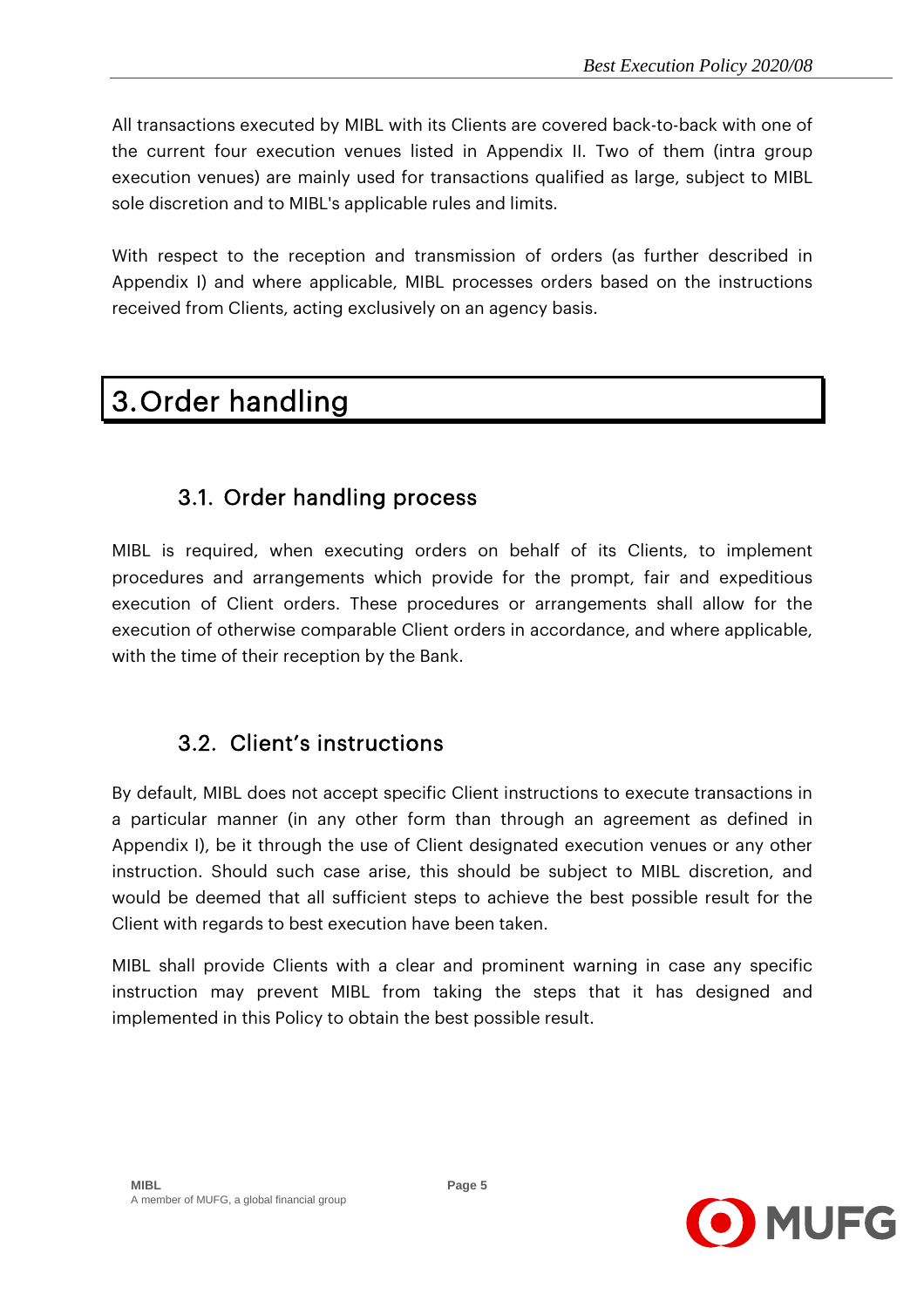### 3.3. Aggregation and allocation

In the scope of the execution process, aggregation of orders will only occur if the Bank reasonably believes that to do so will be of benefit to all of the Clients included in the aggregated order. Allocations between the Clients in an aggregated order will have been at the pre-execution stage.

#### 3.4. Selection of counterparties

When executing client's order, the Bank will deal only with the four counterparties listed in Appendix I. These counterparties will be subject the Bank's periodic and ongoing review processes. As part of this process, the Bank will confirm that each of them has an obligation to provide it with best execution under MiFID II or will provide a similar undertaking.

Currently, transactions qualified as large will be executed in priority with the two intra group execution venues, subject to MIBL sole discretion and to MIBL's applicable rules and limits.

### 3.5. Comparison of different competing venues

As required by Article 27(1) of MIFID II, where there is more than one competing venue to execute an order for a financial instrument, MIBL assesses and compares the results for the Client that would be achieved by executing the order on each of the execution venues, listed in Appendix I, capable of executing that order and subject to applicable requirements and limits, taking into account the Bank's own commissions and the cost for executing the order on each of them.

#### 3.6. Public disclosure of the Top 5 execution venues

In accordance with Article 27(6) of MIFID II, the Bank should summarize and make public, on an annual basis, the top five execution venues in terms of trading volumes where it transmitted or placed Client orders for execution in the preceding year as well as information on the quality of execution obtained. Nevertheless, currently the bank is working with four execution venues in which two are intra group.

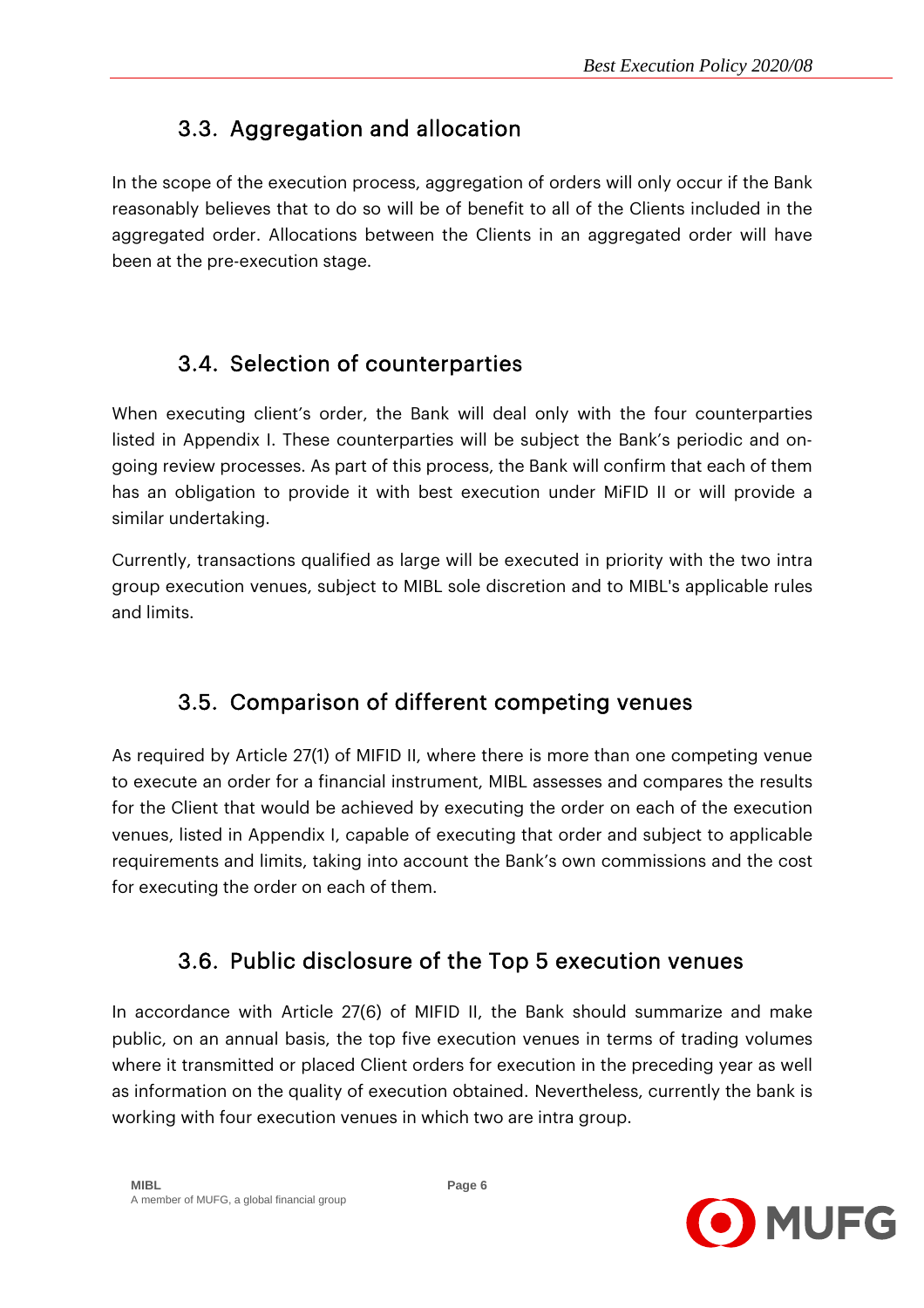# 4.Fees

The Bank commits to not receiving any remuneration, discount or non-monetary benefit for routing Client orders to a particular trading venue or execution venue which would infringe the requirements on conflicts of interest or inducements.

If MIBL applies different fees depending on the execution venue, MIBL should explain these differences in sufficient detail in order to allow the Client to understand the advantages and the disadvantages of the choice of a single execution venue. Similarly, MIBL should specify the costs and charges applied to all Client involved in the transaction*.* 

## 5.Force majeure

Due to systems failures, market disruptions or other reasons which are unavoidable or beyond its reasonable control, MIBL may from time to time place orders or execute transactions in a manner that differs from the normal process contemplated by its Best Execution Policy. In such an event MIBL will still endeavor to place or, as the case may be, to execute transactions on the best terms available in the relevant circumstances.

# 6.Record keeping

MIBL shall arrange for records to be kept of all services, activities and transactions undertaken by it for a period of five years and, where requested by the CSSF, for a period of up to seven years.

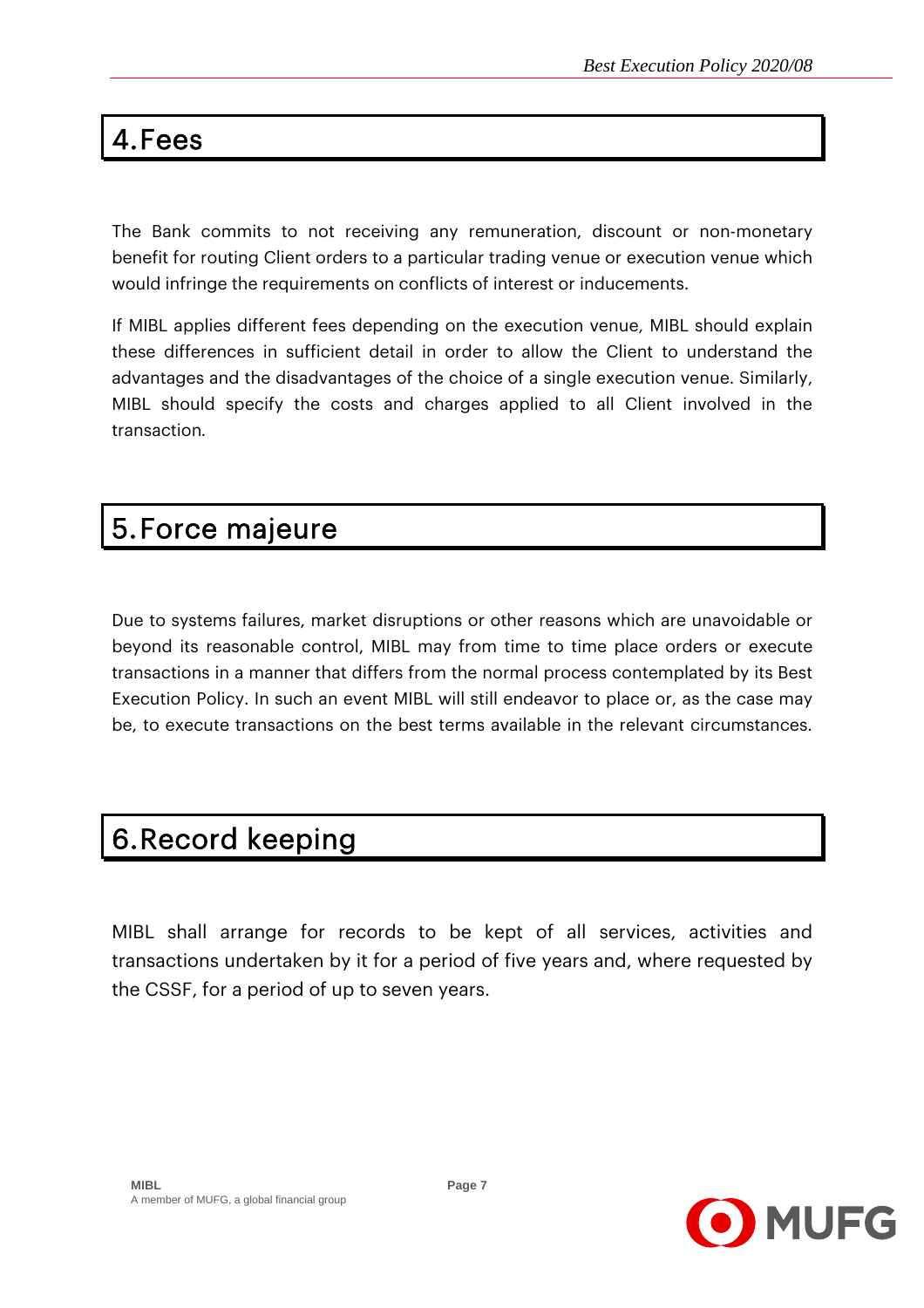# Appendices

### APPENDIX I – List of services provided

#### FX transaction services based on the following instruction types:

- Passive hedge agreement, where, based on the rules contractually agreed with Clients, MIBL monitors the Clients position as per pre-set limits and trades FX Forwards or FX Swaps accordingly when a trigger condition has been identified, at the frequency and within the agreed timeline;
- Standing instruction agreement, where, based on the rules contractually agreed with Clients; MIBL monitors particular events (as subscription, redemption, dividend payment…) and trades FX Forwards or FX Swaps accordingly when a trigger condition has been identified, at the frequency and within the agreed timeline; or
- Direct orders, where MIBL directly receives instructions from Clients, in the scope of pre-determined contractual terms, via the agreed means of communication.

When providing such services, MIBL will consider speed of execution, size and price as the most important factors for execution.

#### Reception and transmission of order:

The Services consists of the transmission by the Bank to the relevant Target Fund(s), the relevant Transfer Agent(s) and/or the relevant broker(s), of Orders received by the Bank from the Client, subject to the provisions of the Agreement entered into with the Client including the following financial instruments:

- Units in collective investment undertakings; and
- Options.

When providing such services, MIBL will consider price, and speed of execution as the most important factors for execution.

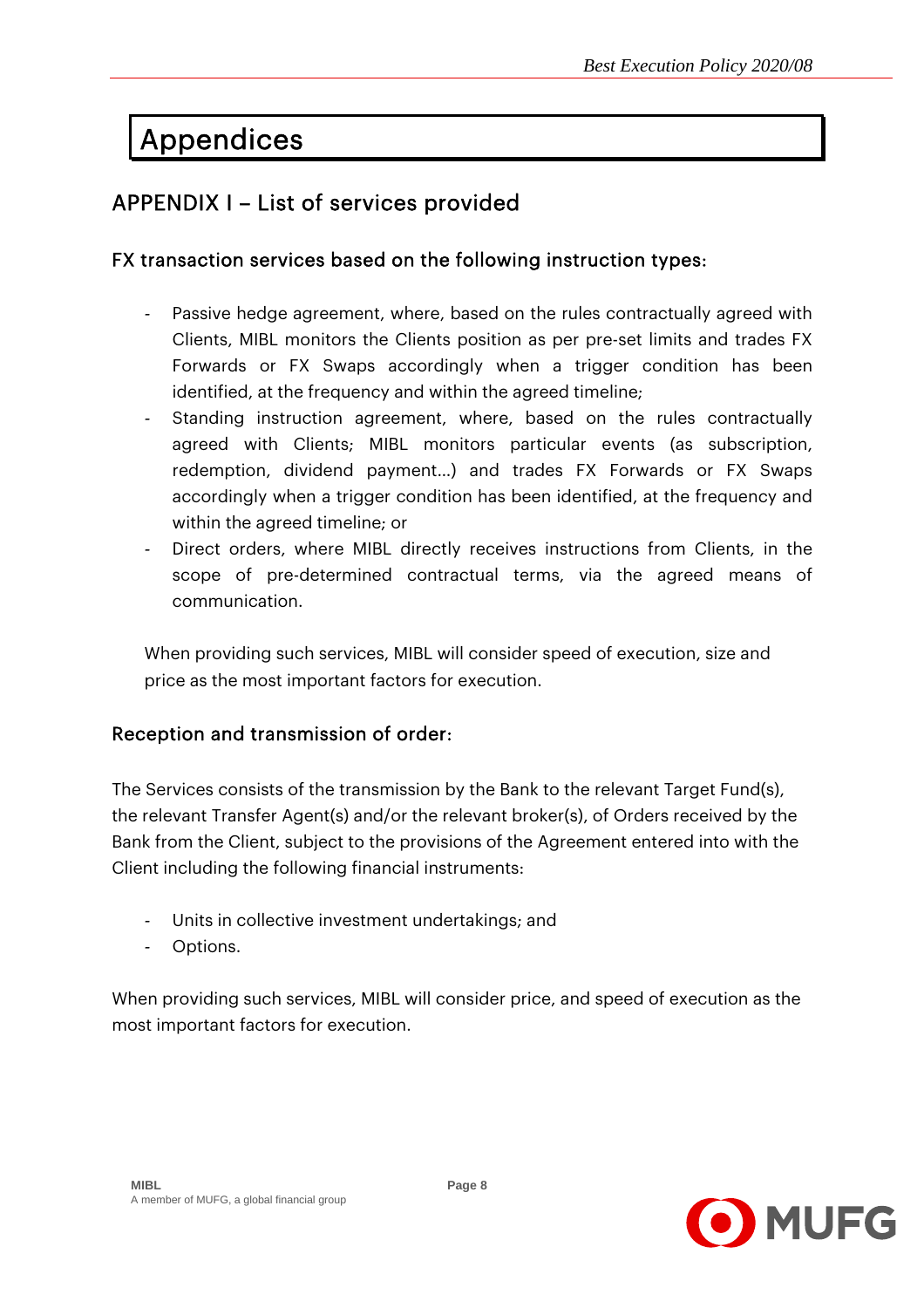## APPENDIX II - List of selected counterparties

For the back-to-back execution of orders in FX Forwards and Swaps, MIBL will deal with the following Execution venues:

- The Bank of Tokyo Mitsubishi UFJ Ltd (London and Tokyo branches) \*
- Mitsubishi UFJ Trust and Banking Corporation (London and Tokyo branches) \*
- Standard Chartered Bank (London branch)
- Barclays Bank (London branch)

\* Transactions qualified as large will be executed in priority with these entities, subject to MIBL sole discretion and to MIBL's applicable rules and limits.

For indicative purpose, large transactions are defined, at the date of this Policy, as transactions with a notional amount higher than USD 250 Millions equivalent.